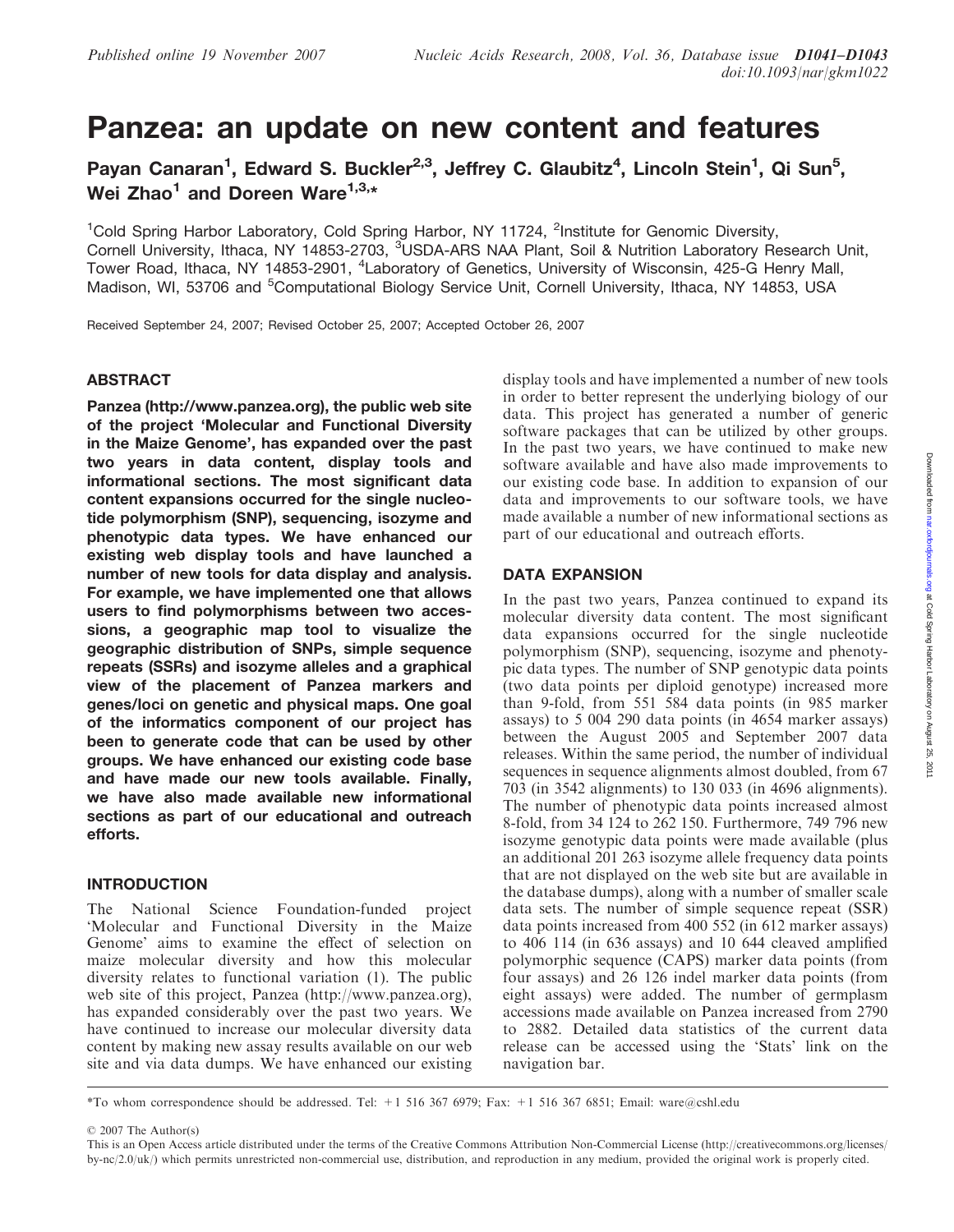## NEW FEATURES

Panzea hosts a large quantity of molecular diversity data and a number of tools that allow users to query and display them. Since our previous NAR database issue publication (2), we have made a number of enhancements to our existing display tools. In addition, we have launched new display and analysis tools, as well as an intermediary page that simplifies linking to Panzea.

## Marker-centric 'Molecular Diversity' page

The 'Molecular Diversity' page allows users to query the Panzea database to find our molecular markers and their available sequence alignments or genotypes. The initial implementation of the page allowed users to query for marker assays by gene/locus name and marker type (but not by marker name). The results were displayed in an assay-centric manner. Each assay was linked to additional pages that provided detailed views of the assay results. In order to better represent the underlying biology, we redesigned this page to be marker-centric. Users can now query for assays by marker name, in addition to previously available criteria, and the results are now displayed by marker: each marker in a result set links to results pages for all the assays performed for this marker. Furthermore, we have updated the detailed assay results display to reflect the new marker-centric grouping. In the current implementation, multiple assay results for the same marker are displayed in aggregate.

#### Polymorphism between accessions

We have implemented a new display that allows users to select an accession pair and view a comparison of their genotypes for the set of markers of a specified type that they have in common. All the genotypes at the common set of markers can be displayed, or the results can be filtered to show only the markers with genotypes that are polymorphic between the two accessions (or only those matching between the two accessions). The markers compared can also be restricted to those within a specified chromosomal region. This tool can be accessed using the 'Polymorphism between Accessions' link from the front page.

#### Geographic distribution of allele frequencies

In the results from a 'Molecular Diversity' search, the SNP and SSR assay data are displayed in a tabular format for each marker. Although this display provides a comprehensive view of the available data and allows further analysis via data dumps, it does not provide a view of the data points in a geographic context. In order to enable such a visualization, we implemented a geographic display that allows users to display the geographic distribution of allele frequencies for a given SNP or SSR marker on a geographic map. The display is interactive and allows users to move or zoom the map, as well as to filter data based on species/subspecies or for a particular allele. Users can access this display by searching for a marker on the 'Geographic Map Viewer' page and following 'Geo. Map' links to the geographic display.

#### Genetic and physical map viewer

We implemented a graphical view of genetic and physical maps of Panzea markers and genes/loci using the CMap Comparative Map Viewer (http://www.gmod.org/cmap). The placement of our markers can be graphically viewed on two genetic maps and one physical map. The two genetic maps are the IBM2 2005 Neighbors map (3) and a map of a maize-teosinte backcross population (4). The physical map is the Maize Agarose FPC (fingerprint contig) map of the Arizona Genomics Institute (5). We developed a custom front end to the standard CMap interface, which can be accessed using the 'Genetic and Physical Map Viewer' link from the front page. Our front end allows simplified access to the underlying views while retaining the full power of CMap, by launching it at the final step of the selection.

#### Linking to Panzea

Panzea provides a number of pages to access the underlying data. Linking to each page requires provision of a number of parameters in a URL. We have implemented an intermediary gateway page that allows external developers to link to Panzea pages using a standard and simple URL syntax. The gateway page recognizes the standard parameters and redirects the link to the appropriate search page. The page can be updated transparently to account for changes made to individual pages. Therefore, this indirect linking structure allows pointing to Panzea pages using stable URLs, which are not affected by changes to individual pages. More information on this utility is available from the 'Search Page and File Gateway' link on the front page.

# Code base

One goal of the bioinformatics component of this project was to generate generic, well-documented software tools that can be used by other groups. The tools we developed previously were made publicly available. In the past two years, we repackaged our existing tools and incorporated automatic installation methods, significantly simplifying their installation and customization. We have improved and added features to the code base in response to external requests, facilitating their use. In addition, we packaged and made available the new tools that we have developed. A number of these packages are available through the Comprehensive Perl Archive Network (CPAN) (http://search.cpan.org) as standard Perl distributions that can be easily installed using standard Perl installation tools, such as the CPAN shell. The remaining code base is available as stand-alone packages on the Panzea web site. Currently, the code base is available as three Perl distributions, HTML::SearchPage (a generic framework for building web-based search pages), HTML::GMap (a high-level Perl wrapper around the Google Maps<sup> $TM$ </sup> application programming interface) and GD::Icons (a supplementary module for generating icons), and two stand-alone software packages, Look-Align (6) (a generic stand-alone web-based alignment viewer) and Panzea-Searches (a Panzea-specific code base package).